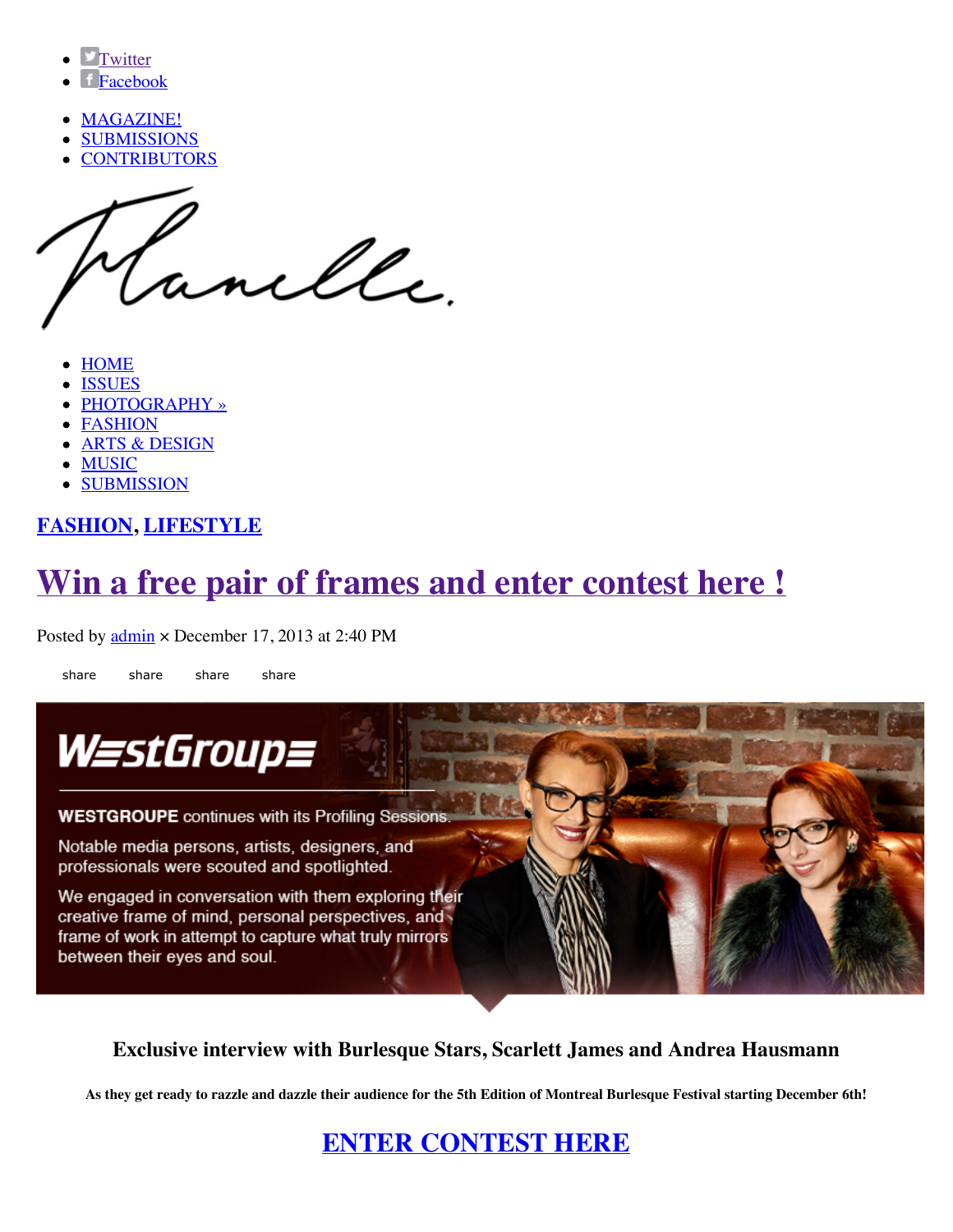

 SJ: Scarlett James is my stage name. When I was looking for a name, I was researching what was for me the ultimate woman. I thought about Scarlett O'Hara, and then for the ultimate man, I was like James Bond – so Scarlett James, that's how it came about.

 AH: How the Andrea Hausmann photography brand kind of developed was that I like to take really powerful shots of women, being sexy…

SJ: …and always in the spirit of the women not being objectified, more like strong leading role type models.

 AH: For my photography, I've done so much research over the years so I'm inspired by burlesque obviously, I'm inspired by movies, I'm inspired by books, I'm inspired by museum exhibits and art pieces and I like to create stories.

SJ: My signature on stage…

 AH: …your champagne and your bird number. It's just your stuff is always bigger, grander, it's more more detailed, more…

SJ: it's just overwhelming…

AH: …yeah it's overwhelming

 SJ: Well in order to do a show festival and all of those things we needed to incorporate a company. We created the festival in 2009 and now we're celebrating our 5th anniversary, and to celebrate it I desperately needed the burlesque intelligence that Andrea also posses.

 AH: All the undercover knowledge I've had for years of talking to performers. So I'm really excited to be part of it this year, and I've worked with performers for so long and I've heard all the horror stories and I've heard all the good stories, and the bad stories, and so I'm able to bring some background some some information to the festival to make it the best that it could possibly make it.

SJ: Well it would be nice to have a little bit more of this kind of establishment that has the quality of burlesque that we